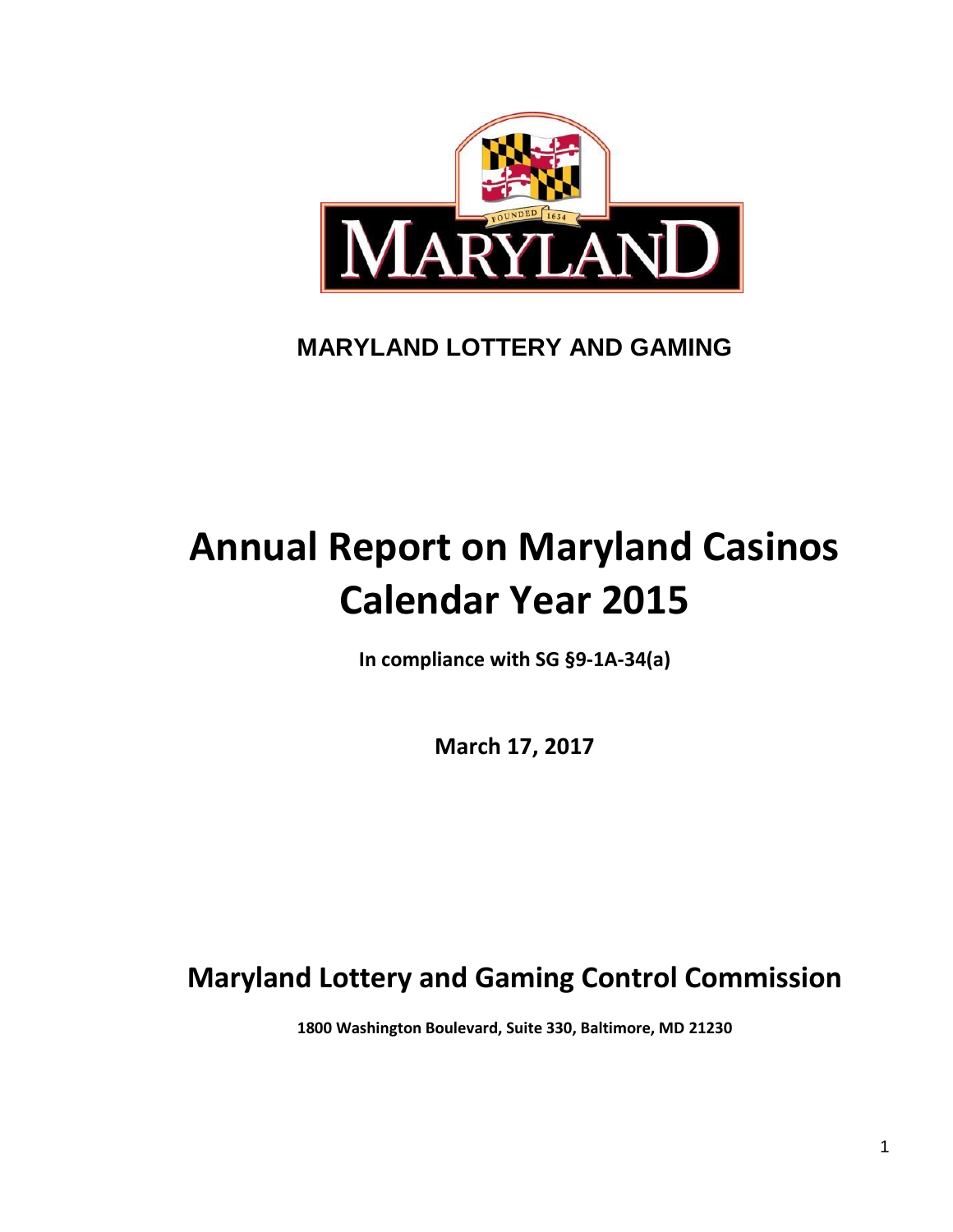

## **Annual Report on Maryland Casinos – Calendar Year 2015 In compliance with SG §9-1A-34(a)**

## **BACKGROUND:**

In the 2008 general election, the voters of Maryland ratified a constitutional amendment authorizing slot machines in five locations in the state (Anne Arundel County, Baltimore City, Cecil County, Allegany County, and Worcester County). Upon approval of this constitutional amendment, the law became effective. Among other things, the gaming law added a new Title 9, Subtitle 1A to the State Government Article (SG) to provide a licensing and regulatory framework for casino operators and associated employees and contractors, and to specify the distribution of the proceeds from slot machine operations.

In a 2012 referendum, voters approved a gaming expansion bill, allowing for table games in all Maryland casinos, as well as extended facility hours. The bill also allowed for a sixth casino in Prince George's County. SG§ 9-1A was amended to include this expansion and to specify the distribution of proceeds from table game operations. Maryland's Video Lottery Facility Location Commission awarded the state's sixth and final casino operator's license in December 2013.

The Maryland Lottery and Gaming Control Commission ("MLGCC"), with assistance from the Maryland Lottery and Gaming Control Agency ("MLGCA"), is responsible for all matters relating to regulation of the licensee. In this regulatory role, the MLGCC oversees all internal controls, auditing, security, surveillance, background investigation, licensing and accounting procedures for each of the facilities.

As of December 31, 2015, there were five casinos operating: Hollywood Casino Perryville, which opened in September 2010; Casino at Ocean Downs, which opened in January 2011; Maryland Live Casino, which opened in June 2012; Rocky Gap Casino Resort, which opened in May 2013; and Horseshoe Casino, which opened in August 2014. MGM National Harbor opened in Prince George's County on December 8, 2016.

This Annual Report covers the licensee status, revenue reports, crime statistics, MBE outreach efforts, and MBE participation achievement for each casino during the reporting period January 1, 2015 through December 31, 2015.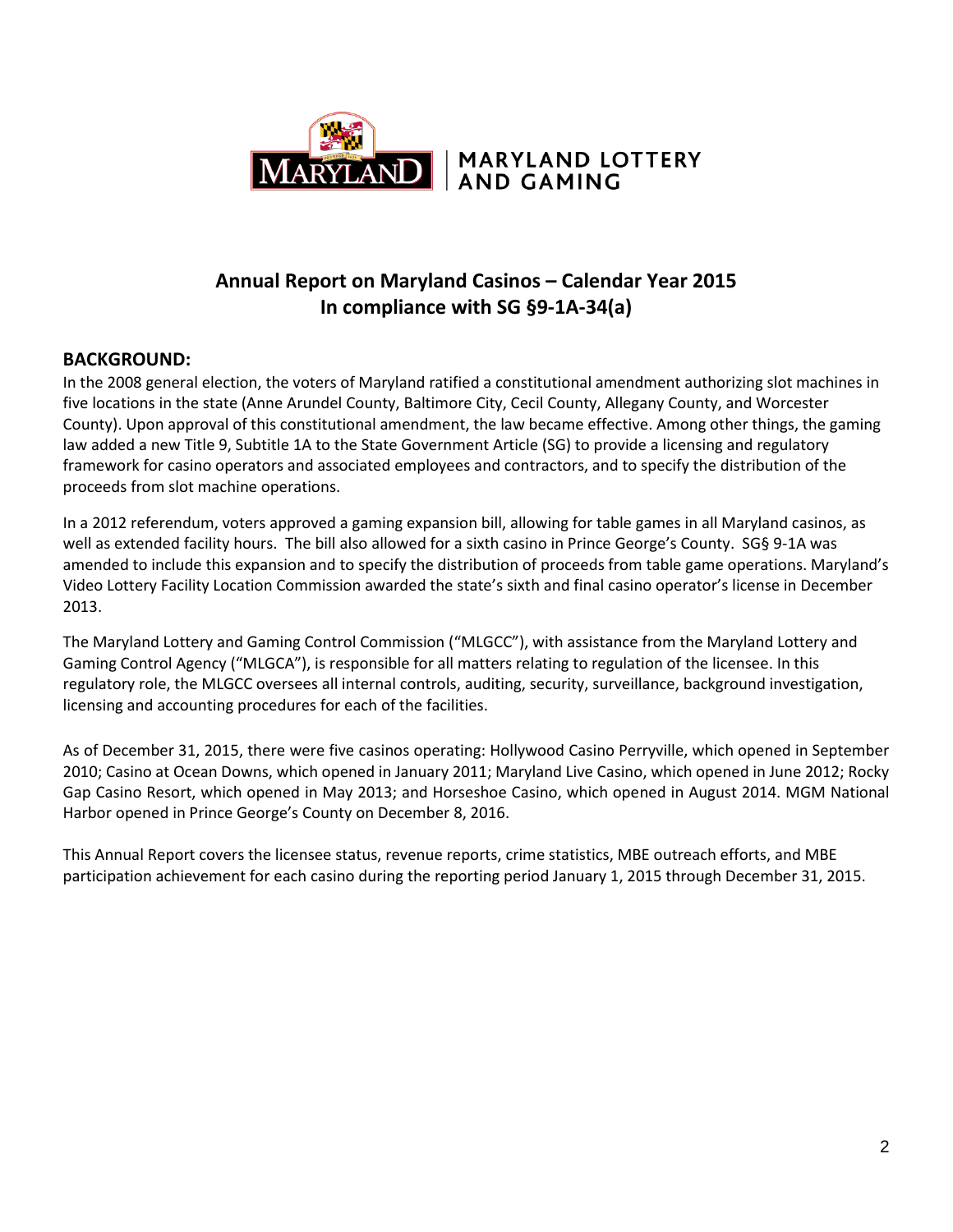## **STATUS OF FACILITIES:**

General statistical data on each casino as of December 31, 2015:

## **Hollywood Casino Perryville (Cecil County) –** Gaming & Leisure Properties, Inc.

- First casino to open in Maryland; opened to the public September 27, 2010.
- In calendar year 2015, the casino generated \$77,269,241 in gaming revenue.
	- o Slot machines: \$65,275,658
	- o Table games: \$11,993,583
- 850 slot machines and 22 table games
- Number of personnel employed by the facility: 343

#### **Casino at Ocean Downs (Worcester County) -** Ocean Enterprises 589, LLC

- The facility opened January 4, 2011.
- In calendar year 2015, the casino generated \$55,889,526 in gaming revenue. Slot machines: \$55,889,526
- 800 slot machines and no table games
- Number of personnel employed by the facility: 227

#### **Maryland Live! Casino (Anne Arundel County)** – PPE Casino Resorts Maryland, LLC

- The facility opened June 6, 2012.
- In calendar year 2015, the casino generated \$629,732,520 in gaming revenue.
	- o Slot machines: \$400,728,150
	- o Table games: \$229,004,370
- 3,994 slot machines and 206 table games
- Number of personnel employed by the facility: 2,936

## **Rocky Gap Casino Resort (Allegany County)** – Golden Entertainment, Inc.

- The casino opened May 22, 2013.
- In calendar year 2015, the casino generated \$46,082,331 in gaming revenue.
	- o Slot machines: \$39,442,593
	- o Table games: \$6,639,738
- 631 slot machines and 18 table games
- Number of personnel employed by the facility: 499

#### **Horseshoe Casino Baltimore (Baltimore City)** – CBAC Borrower, LLC

- The casino opened on August 26, 2014.
- In calendar year 2015, the casino generated \$289,452,531 in gaming revenue.
	- o Slot machines: \$157,600,245
	- o Table games: \$131,852,286
- 2,202 slot machines and 178 table games
- Number of personnel employed by the facility: 1,484

#### **MGM National Harbor (Prince George's County) –** MGM National Harbor, LLC

- License awarded by the Video Lottery Facility Location Commission in December 2013.
- The facility opened December 8, 2016.
- The facility will feature approximately 3,300 slot machines and 160 table games.
- Number of personnel expected to be employed by the facility: 4,000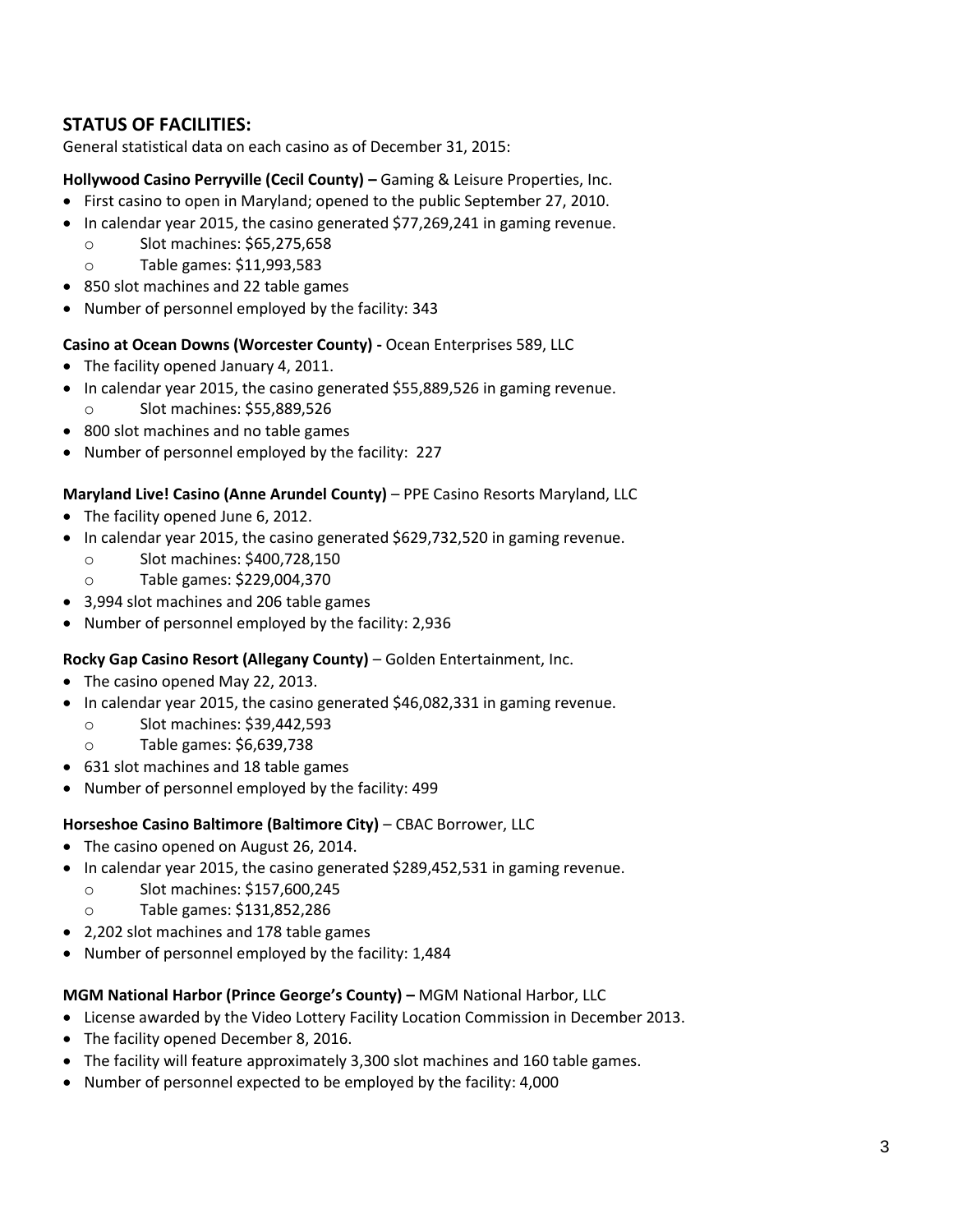## **REVENUE:**

Total revenue generated by the gaming program in calendar year 2015 and since its inception in September 2010:

| <b>DISBURSEMENTS</b>                       | <b>CALENDAR YEAR 2015</b> | <b>CUMULATIVE TOTAL*</b> |
|--------------------------------------------|---------------------------|--------------------------|
| Small, minority and women-owned businesses | \$10,488,188              | \$36,604,041             |
| Racetrack Facility Renewal Account         | \$6,794,928               | \$38,315,109             |
| ML&G (for operational expenses)            | \$9,169,922               | \$44,565,492             |
| <b>Local Impact Grants</b>                 | \$38,456,689              | \$134,214,818            |
| Horse Racing Purse Dedication Account      | \$48,550,451              | \$169,850,000            |
| <b>Education Trust Fund</b>                | \$394,712,816             | \$1,343,547,932          |
| <b>Casino Operators</b>                    | \$590,253,154             | \$1,437,158,391          |
| <b>CASINO REVENUE TOTAL</b>                | \$1,098,426,147           | \$3,204,255,782          |
| *September 2010 through December 2015      |                           |                          |

#### **CRIME:**

Total crime statistics by casino for calendar year 2015:

| <b>COMPLIANCE CATEGORY</b>            | Hollywood<br><b>Casino</b> | Casino at<br><b>Ocean</b><br><b>Downs</b> | <b>Maryland</b><br>Live! | <b>Rocky Gap</b><br>Casino<br><b>Resort</b> | Horseshoe<br><b>Baltimore</b> | <b>TOTAL</b> |
|---------------------------------------|----------------------------|-------------------------------------------|--------------------------|---------------------------------------------|-------------------------------|--------------|
| Excluded persons in casino (VEP)      | 6                          | 2                                         | 51                       | 0                                           | 32                            | 91           |
| Internal Theft                        | $\mathbf{1}$               | 4                                         | 19                       | $\Omega$                                    | 25                            | 49           |
| Intoxicated patrons evicted           | 29                         | 57                                        | 27                       | 95                                          | 75                            | 283          |
| <b>Physical altercations</b>          | 5                          | 4                                         | 43                       | 5                                           | 96                            | 153          |
| Theft/Robbery                         | 15                         | 44                                        | 115                      | 55                                          | 89                            | 318          |
| Unattended children/vulnerable adults | $\Omega$                   | $\overline{2}$                            | 2                        | 1                                           | 6                             | 11           |
| Underage - False ID                   | 0                          | $\Omega$                                  | $\mathbf{1}$             |                                             | 9                             | 11           |
| Underage - Gambling and/or alcohol    | $\Omega$                   | $\overline{2}$                            | 8                        | $\Omega$                                    | 9                             | 19           |
| Underage - No Violation               | 2                          | 1                                         | 10                       |                                             | 19                            | 33           |
| Underage - Violation                  | 0                          | $\Omega$                                  | 3                        | $\Omega$                                    | 7                             | 10           |
| <b>TOTALS BY CASINO</b>               | 58                         | 116                                       | 279                      | 158                                         | 367                           | 978          |

## **2015 RESPONSE SUMMARY:**

|                  | Hollywood | Maryland<br><b>Ocean</b><br>Live!<br><b>Downs</b> |     | Rocky<br>Gap | Horseshoe | <b>TOTAL</b> |
|------------------|-----------|---------------------------------------------------|-----|--------------|-----------|--------------|
| Police Response* | 117       | 270                                               | 379 | 44           | 1,533     | 2,343        |

\*These response statistics represent law enforcement agencies' responses to the casinos for certain incidences noted above, as well as other non-gaming related matters.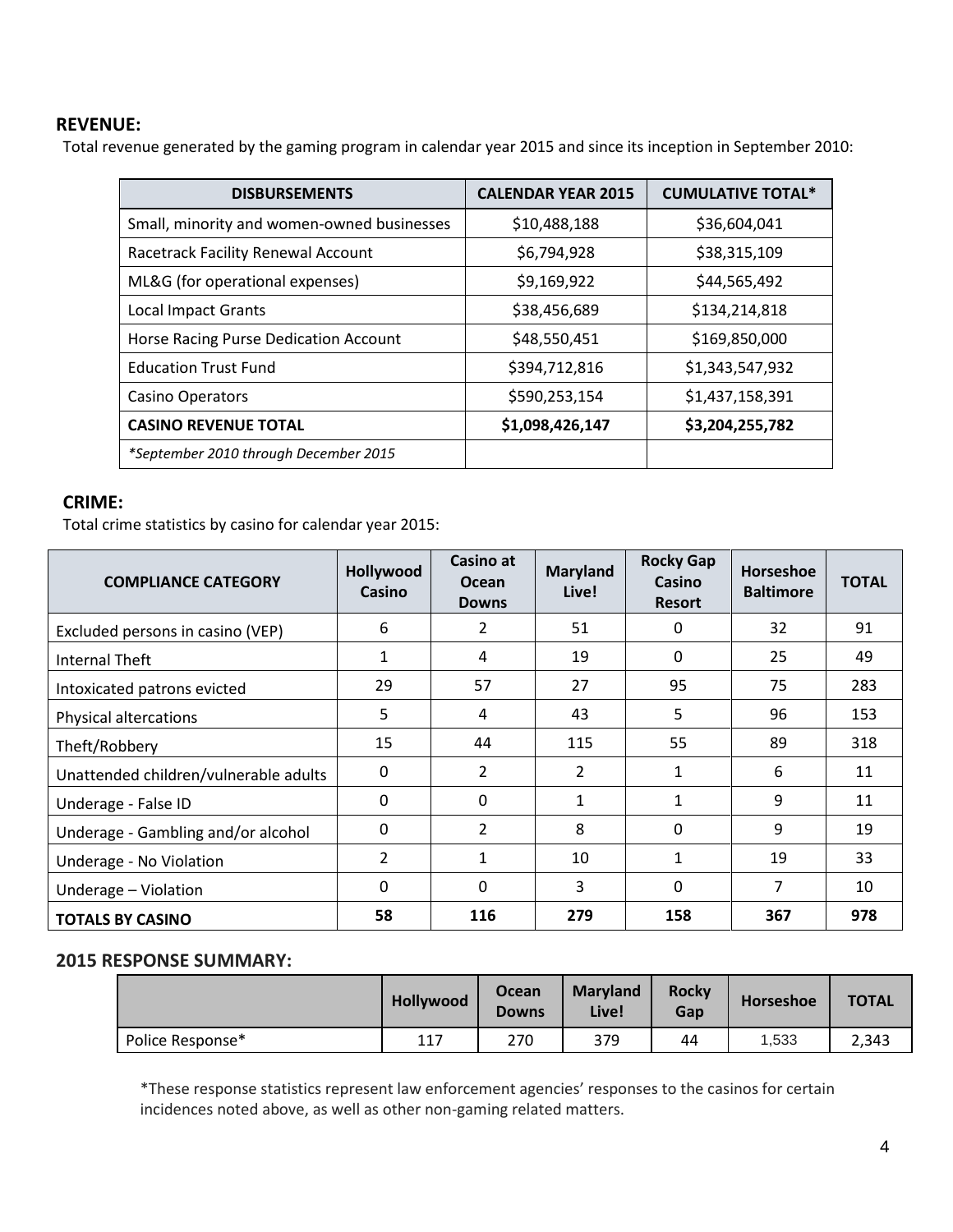## **MINORITY BUSINESS ENTERPRISE OUTREACH EFFORTS:**

Direct and indirect Minority Business Enterprise (MBE) Outreach Efforts for each casino during the reporting period from January 1, 2015 through December 31, 2015.

## **Hollywood Casino Perryville**

- Attended 12th Annual Maryland Washington Minority Companies Association (MWMCA) Spring Breakfast Meeting & Expo where the casino was also an exhibitor.
- Engaged in one-on-one meetings, either by phone or in person, with MBE vendors regarding new business.
- Attended three minority outreach events at MD Live! where the casino was also exhibitor.
- Spoke with or had e-mail conversations with 15 vendors acquainted with minority outreach events.
- Issued Requests for Proposals (RFP) for Marketing Services, specifically soliciting MBE marketing vendors acquainted with minority business outreach vendor fairs.
- Identified certified MBE vendors through Maryland Department of Transportation's (MDOT) database to assist in our search for vendors with goods and services for our ongoing operations.
- In 2015, engaged the services of eighteen (18) MDOT certified MBE vendors during the casino's ongoing operations phase, six of whom were new vendors for the casino.

## **Casino at Ocean Downs**

- Attended the 12th Annual MWMCA Spring Breakfast Meeting & Expo where the casino was also an exhibitor.
- Attended two (2) minority outreach events at MD Live! where the casino was also an exhibitor.
- Continued relationship with MBE vendor for steel fabrication services on casino's expansion project.
- In 2015, engaged the services of 9 (nine) MDOT certified MBEs vendors during the casino's ongoing operations phase.

## **Maryland Live! Casino**

- Hosted two (2) Minority Business Vendor Fairs for MBEs interested in doing business with casinos and other major companies.
- Developed a media plan for the vendor fairs in which advertisements were placed in various newspapers alerting potential vendors to the various casino opportunities.
- Engaged in one-on-one meetings and /or telephone conversations with MBE vendors to discuss doing business with the casino and their pricing.
- Hosted a Marketing Vendor Fair with MBE vendors, to ensure they had a chance to display their promotional items to the casino's marketing group.
- Attended Small Business Fairs/Expos in search of MBEs vendors.
- Issued a RFP for Marketing Services and solicited over 100 MBE vendors utilizing MDOT's database.
- Participated in two (2) Diversity events discussing the casino's commitment to diversity.
- Continued membership in the West County Chamber and the Anne Arundel County Minority Business Committees.
- Attended the 12th Annual MWMCA Spring Breakfast Meeting & Expo where the casino was also an exhibitor.
- Honored at MWMC's 12th Annual Meeting & Expo for having the Most Inclusive Purchasing Director.
- Celebrated and honored 15 local Black Heroes and Leaders as part of the casino's Black History month recognition.
- In 2015, engaged the services of twenty-two (22) MDOT certified MBE vendors during the casino's ongoing operations phase.

## **Rocky Gap Casino Resort**

Attended two (2) Minority Business Vendor Fairs/Expos where MBE vendors showcased their products and services.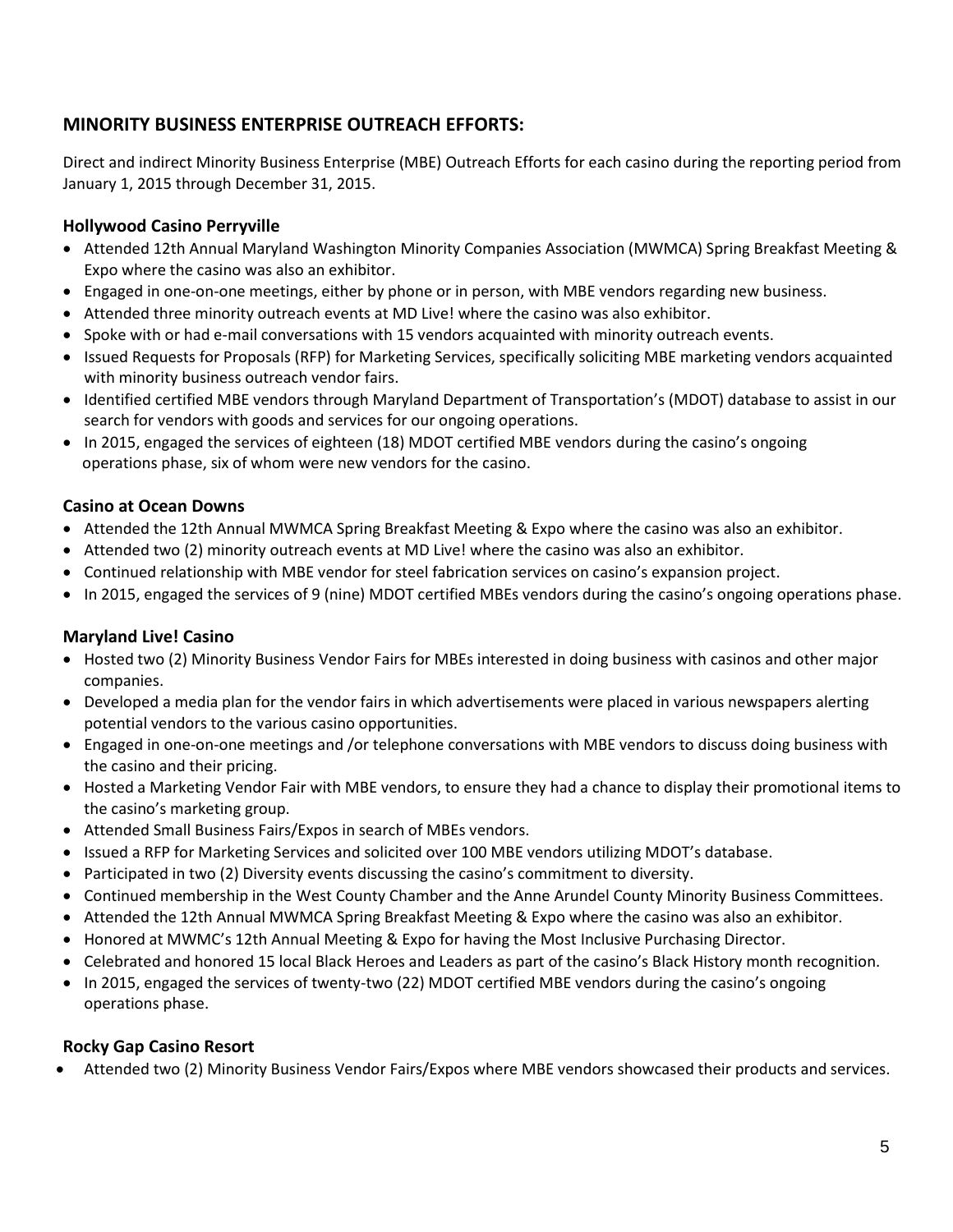- Engaged in one-on-one meetings and/or telephone conversations with MBE vendors to discuss doing business with the casino as well as their pricing.
- In 2015, engaged the services of six (6) MDOT certified MBE vendors during the casino's ongoing operations phase.

## **Horseshoe Casino**

- Participated as an exhibitor and attended six (6) Minority Outreach Vendor Fairs and Diversity Expos where MBE vendors showcased products and services.
- Hosted the Baltimore City Chamber of Commerce breakfast with Baltimore Mayor Stephanie Rawlings-Blake, where MBE vendors were in attendance.
- Attended four (4) minority vendor meetings where MBE vendors showcased their products and services, and where the casino explained to vendors the various casino business opportunities.
- Conducted several one-on-one meetings with MBE vendors to discuss doing business with the Horseshoe Casino.
- Encouraged interested vendors to register on our national database and complete a vendor profile that is used by the casino's procurement and sourcing professionals across the country.
- Continued evaluating current MBE vendors to identify exceptional performers that could be offered national contracts, one of whom was awarded a national contract based on its 2015 performance with the casino.
- Encouraged all current MBE suppliers that are not MDOT certified to explore the possibility of becoming certified, one of whom successfully completed the process and two of whom have submitted their applications for processing.
- Issued three (3) new RFPs and awarded three new contracts to MBE vendors.
- Hired a full-time Supplier Diversity Coordinator on property to ensure a local focus to our diversity goals.
- In 2015, engaged the services of thirty (30) MDOT certified MBE vendors during the casino's ongoing operations phase, five of whom were new vendors for the casino.

## **MGM National Harbor**

- Hosted and implemented seven (7) Outreach Sessions for contractors, attended by 940 individuals representing 780 companies, focusing on construction bids process.
- Conducted five (5) Business-to-Business Matchmaking events.
- Engaged in one-on-one meetings and telephone conversations with prime vendors and MBEs.
- Utilized MDOT's database to search for certified MBEs for bid opportunities.
- Hosted and implemented three (3) MBE Get Down to Business events that were attended by over 300 MBEs.
- Presented and participated in discussions with Prince George's County NAACP members about contracting and employment opportunities with the casino.
- Coordinated and hosted an event honoring WBE contractors that worked on the casino's construction project.
- $\bullet$  Implemented and attended the 1,000<sup>th</sup> Construction Workers and Site Celebration
- Participated in the National Association of Women in Construction conference.
- Presented and attended area Asian American Workshops and Outreach events seeking MBE participation, and from this implemented the casino's outreach to Asian American contractors.
- Attended the Prince George's County Chamber of Commerce's State of the Chamber Breakfast to engage MBEs about the casino's contracting opportunities.
- Participated in the Baltimore Washington Corridor Chamber of Commerce Multi-Chamber/ Organization Power Networking Breakfast.
- Coordinated a Workforce Information Session at Prince George's Community College, and attended monthly CRC workforce strategic planning meetings to specifically seek out Prince George's County residents.
- Hosted six (6) pre-bid MBE Outreach Sessions for MBE vendors.
- In 2015, engaged the services of 123 MDOT certified MBE vendors during the casino's Architectural & Engineering Phase and the Construction & Development Phase.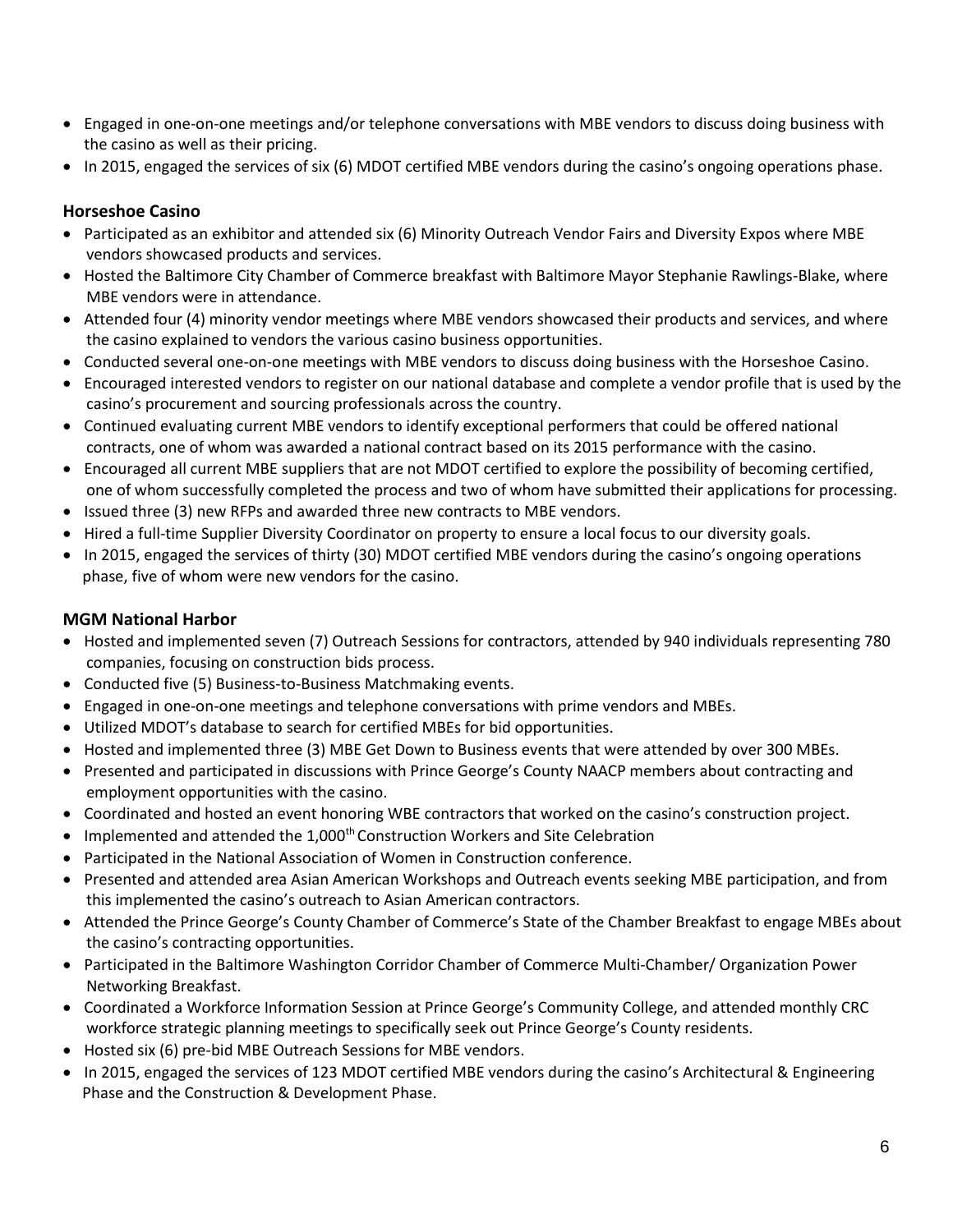

**Video Lottery Terminals (VLT) Facilities MBE Compliance Status Report**

**Prepared by the Governor's Office of Minority Affairs Jimmy Rhee, Special Secretary**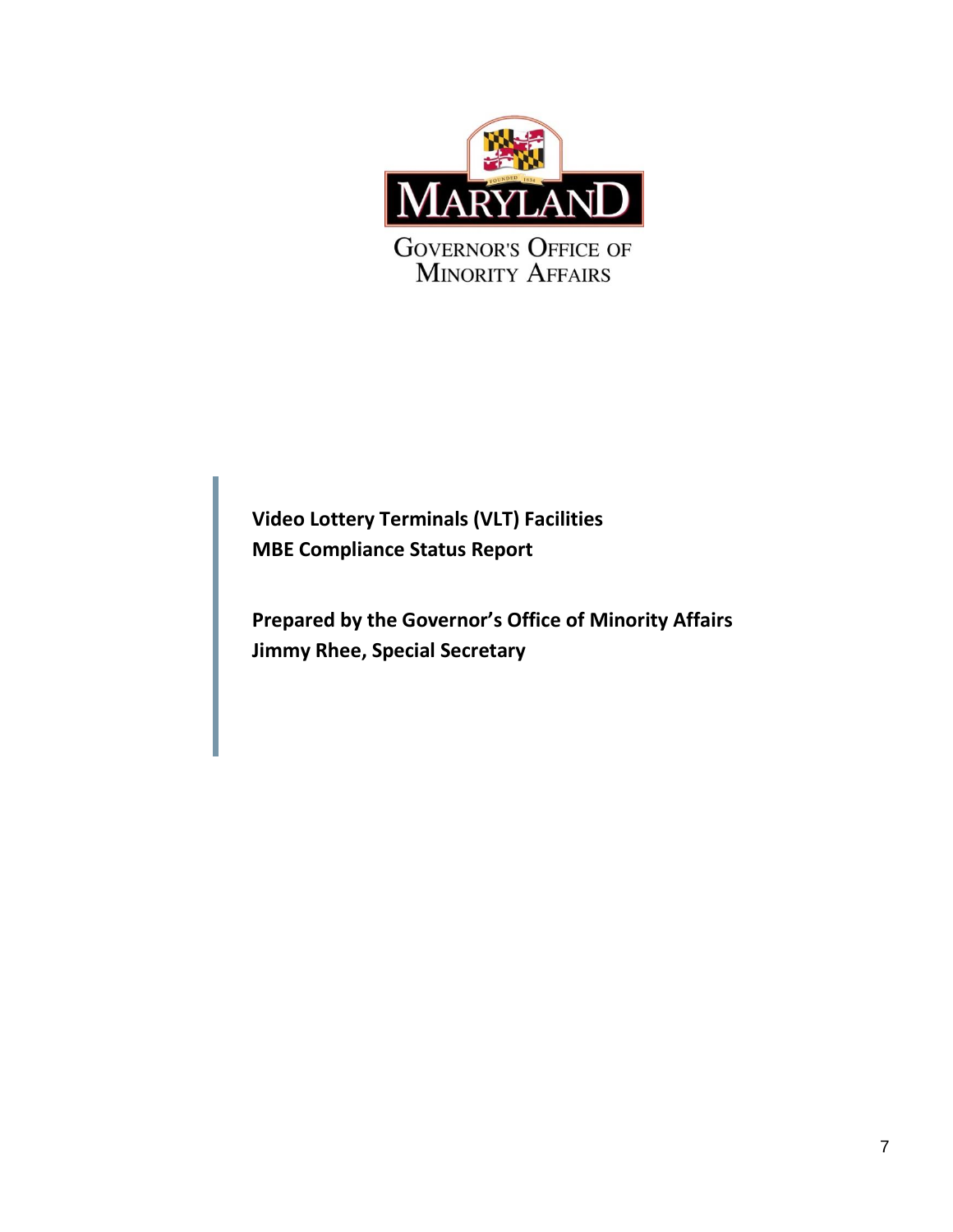## **GOMA'S REVIEW PROCESS AND REPORTING INFORMATION**

Licensees submit monthly facility expenditure data reports to GOMA. The expenditure data comes from various reports generated directly from the Licensee's financial systems including check register reports. GOMA also receives MBE payment reports directly from the MBE firms. Both the Licensees and the MBE firms submit monthly payment data. The Licensees' expenditure data and the MBE payment data provided are reported under the appropriate Expense Classification to be properly evaluated to the corresponding MBE participation goal. Only those MBE payment amounts that are verified by payment reports submitted to GOMA directly by the MBE firms are included in this report.1 Any MBE payment not verified by the report's closing date will be reflected as part of a restatement in a subsequent report. For purposes of this report, the closing date is August 15, 2016. The reporting period for this report is from January 1, 2015 to December 31, 2015.

The Commission, in consultation with GOMA, has approved a list of expenditures to be excluded from the Licensee's total expenditure amounts. A determination of the allowed exclusions from each Licensee's expenditures reports was made by GOMA based on the Licensee's description of the products or services. A list of current approved exclusions is attached hereto as Exhibit B.

## **MBE PARTICIPATION ACHIEVEMENT**

This report includes information regarding the following Licensees: (1) Hollywood Casino Perryville (Hollywood Casino); (2) Casino at Ocean Downs (Ocean Downs); (3) Maryland Live Casino (Maryland Live); (4) Rocky Gap Casino Resort (Rocky Gap); (5) Horseshoe Baltimore Casino (Horseshoe); and (6) MGM National Harbor (MGM).

## **HOLLYWOOD CASINO PERRYVILLE**

 $\overline{a}$ 

Hollywood Casino is located in Cecil County. The facility opened on September 27, 2010. Hollywood Casino features slot machines, table games, restaurants and parking facilities.

The activity in calendar year 2015 related to the following Expense Classifications: Operations Phase and VLT/Table Game Equipment Phase.

The facility's MBE achievement for the Ongoing Operations Phase (excluding the purchase of VLT/Table Games) for calendar year 2015 is as follows:

<sup>1</sup> Consistent with Maryland law, only those firms certified by the Maryland Department of Transportation as MBE firms can be counted towards meeting the MBE participation goal.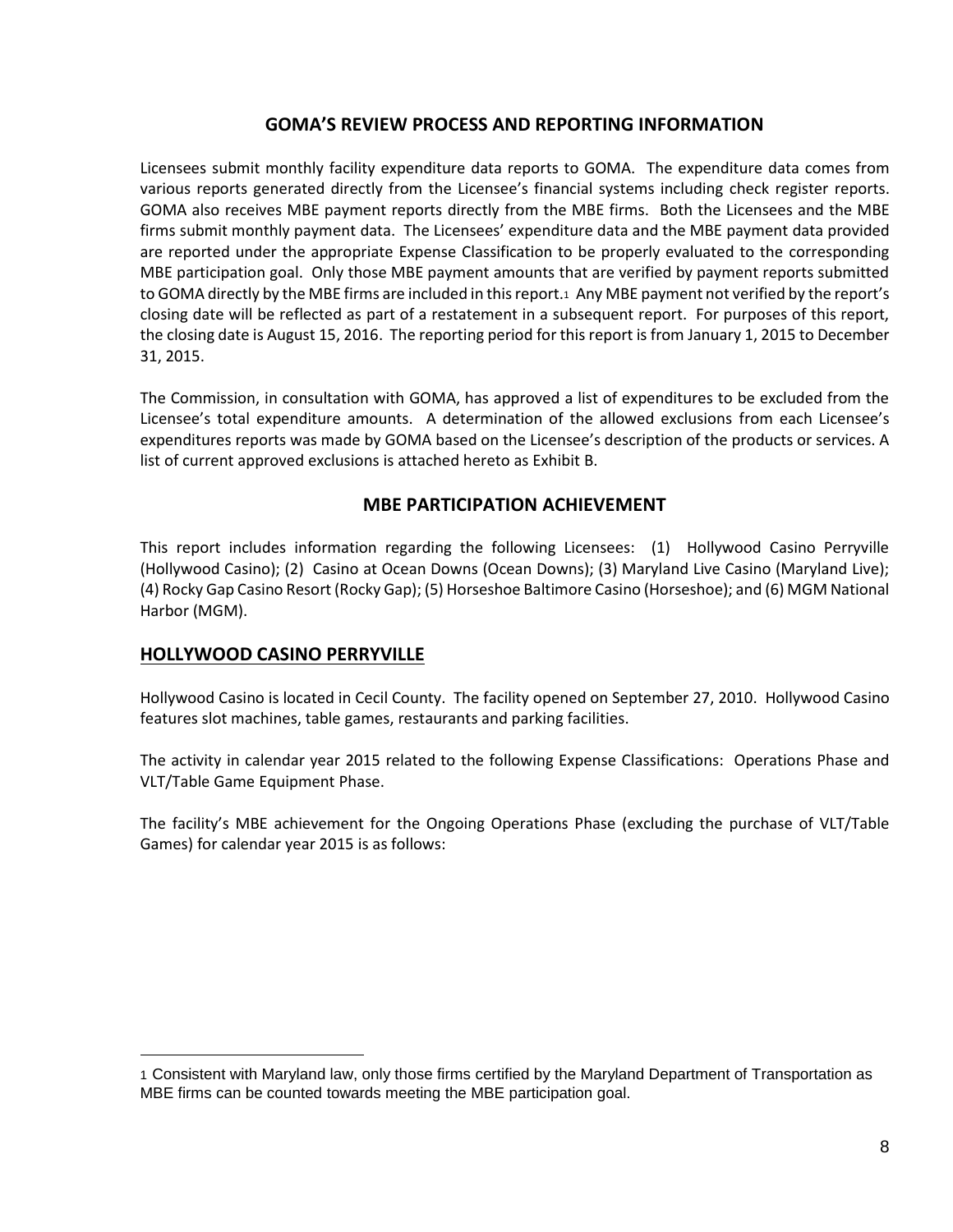## **Hollywood Casino Perryville Ongoing Operations 01/01/15 - 12/31/15**

| Minority Classification | <b>Total Payments</b> | <b>MBE Payments</b> | <b>MBE Participation</b> |
|-------------------------|-----------------------|---------------------|--------------------------|
| <b>Overall</b>          | 8.838.742.34          | 588.138             | 7%।                      |

#### **Table Games & Slots 01/01/15 - 12/31/15**

| Minority Classification | <b>Total Payments</b> |         |  |  |
|-------------------------|-----------------------|---------|--|--|
| Overall                 |                       | 499.084 |  |  |

## **CASINO AT OCEAN DOWNS**

Ocean Downs opened on January 4, 2011. The facility is located at the Ocean Downs Racetrack in Worcester County.

The activity in calendar year 2015 for Ocean Downs related to the following Expense Classifications: A&E Phase2, Construction Phase and Operations Phase.

The facility's MBE achievement for A&E, Construction and Ongoing Operations Phase for calendar year 2015 is as follows:

## **Casino at Ocean Downs**

#### **Ongoing Operations 01/01/15 - 12/31/15**

| Minority Classification | Total Pavments | <b>MBE Payments</b> | <b>MBE Participation</b> |
|-------------------------|----------------|---------------------|--------------------------|
| <b>Overall</b>          | .740           | 745.864             | 13%                      |

#### **A&E (Casino Expansion) 01/01/15 - 12/31/15**

| A&E (Casino Expansion) 01/01/15 - 12/31/15 |  |                       |                     |                          |  |  |  |  |
|--------------------------------------------|--|-----------------------|---------------------|--------------------------|--|--|--|--|
| Minority Classification                    |  | <b>Total Payments</b> | <b>MBE Payments</b> | <b>MBE Participation</b> |  |  |  |  |
| <b>Overall</b>                             |  | 23.191                | -                   | 0%                       |  |  |  |  |
|                                            |  |                       |                     |                          |  |  |  |  |

#### **Construction (Casino Expansion) 01/01/15 - 12/31/15**

| Construction (Casino Expansion) 01/01/15 - 12/31/15 |  |                       |  |                     |                          |     |  |  |
|-----------------------------------------------------|--|-----------------------|--|---------------------|--------------------------|-----|--|--|
| Minority Classification                             |  | <b>Total Payments</b> |  | <b>MBE Payments</b> | <b>MBE Participation</b> |     |  |  |
| Overall                                             |  | 462.160               |  | 5.633               |                          | 1%l |  |  |
|                                                     |  |                       |  |                     |                          |     |  |  |

## **MARYLAND LIVE CASINO**

Maryland Live, located in Hanover's Arundel Mills commercial district, opened on June 6, 2012. This facility features slot machines, table games, a live music venue, several restaurants and parking facilities.

<sup>2</sup> Ocean Downs has begun the initial phase of constructing a building that will be connected to the casino.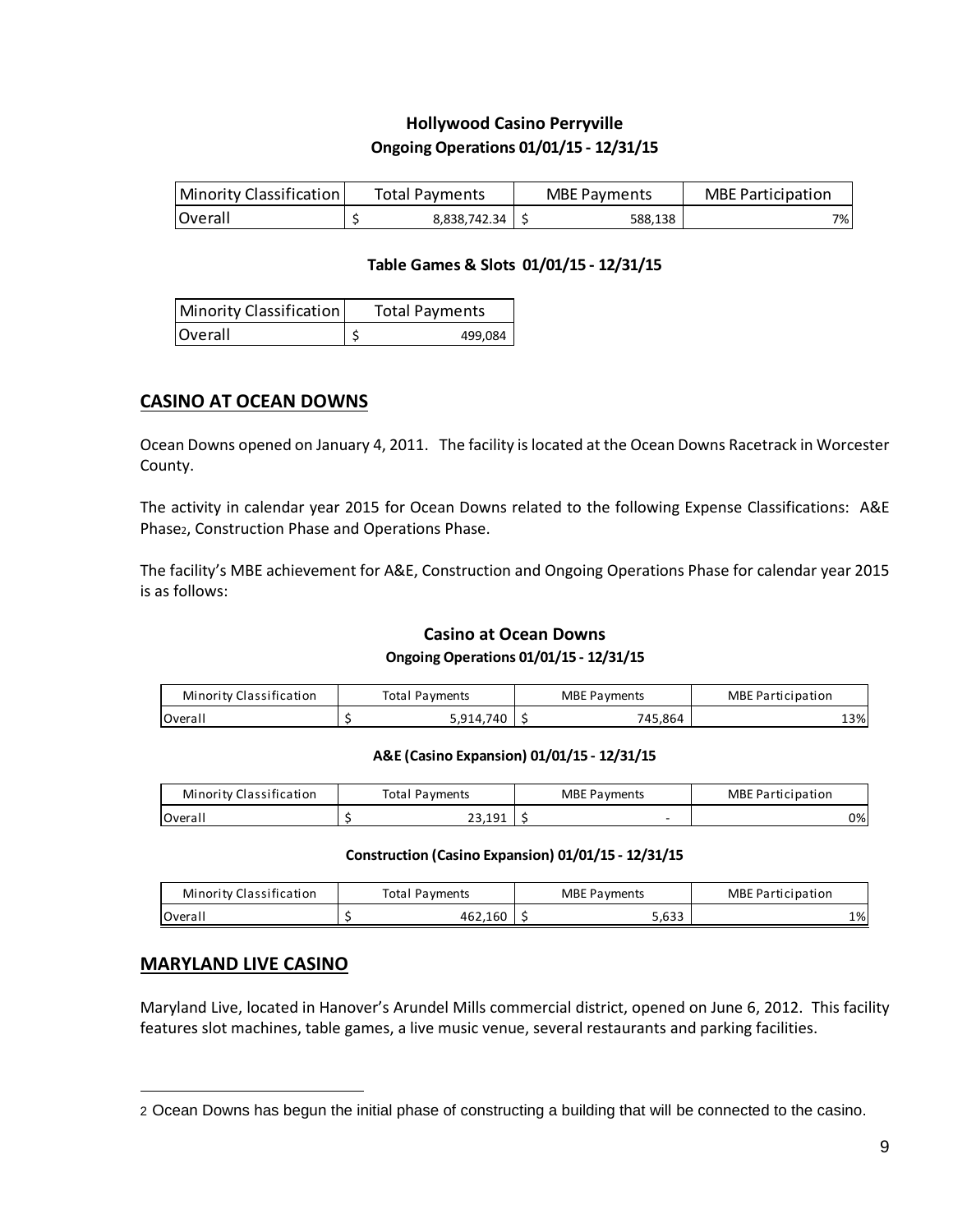The activity in calendar year 2015 included in this report relates to the following Expense Classifications: Operations Phase and VLT/Table Game Equipment Phase.

The facility's MBE achievement for Ongoing Operations Phase (excluding the purchase of VLT/Table Games) for calendar year 2015 is as follows:

## **Maryland Live Casino Ongoing Operations 01/01/15 - 12/31/15**

| <b>Minority Classification</b> | Total Payments | <b>MBE Payments</b> | <b>MBE Participation</b> |
|--------------------------------|----------------|---------------------|--------------------------|
| Overall                        | 69,623,079     | 724.311             | 17%                      |

#### **Table Games & Slots 01/01/15 - 12/31/15**

| <b>Minority Classification</b> | <b>Total Payments</b> |            |  |
|--------------------------------|-----------------------|------------|--|
| <b>lOverall</b>                |                       | 36,016,113 |  |

#### **ROCKY GAP CASINO RESORT**

Rocky Gap, located in Cumberland, opened on May 22, 2013. This facility features slot machines, table games, restaurants, a hotel, a golf course and an expanded convention center.

The activity in calendar year 2015 relates to the Ongoing Operation Phase.

## **Rocky Gap Casino Resort Ongoing Operations 01/01/15 - 12/31/15**

| Minority Classification | <b>Total Pavments</b> | <b>MBE Payments</b> | <b>MBE Participation</b> |
|-------------------------|-----------------------|---------------------|--------------------------|
| <b>IOverall</b>         | 5,444,095             | 74,546              | 1%                       |

#### **HORSESHOE BALTIMORE CASINO**

On July 21, 2012, the Video Lottery Facility Location Commission awarded a VLT license to CBAC Gaming, LLC. The Baltimore City facility, which opened on August 26, 2014, includes slot machines, table games, live music venue, restaurants, and parking facilities.

The activity in calendar year 2015 relate to the Ongoing Operation Phase.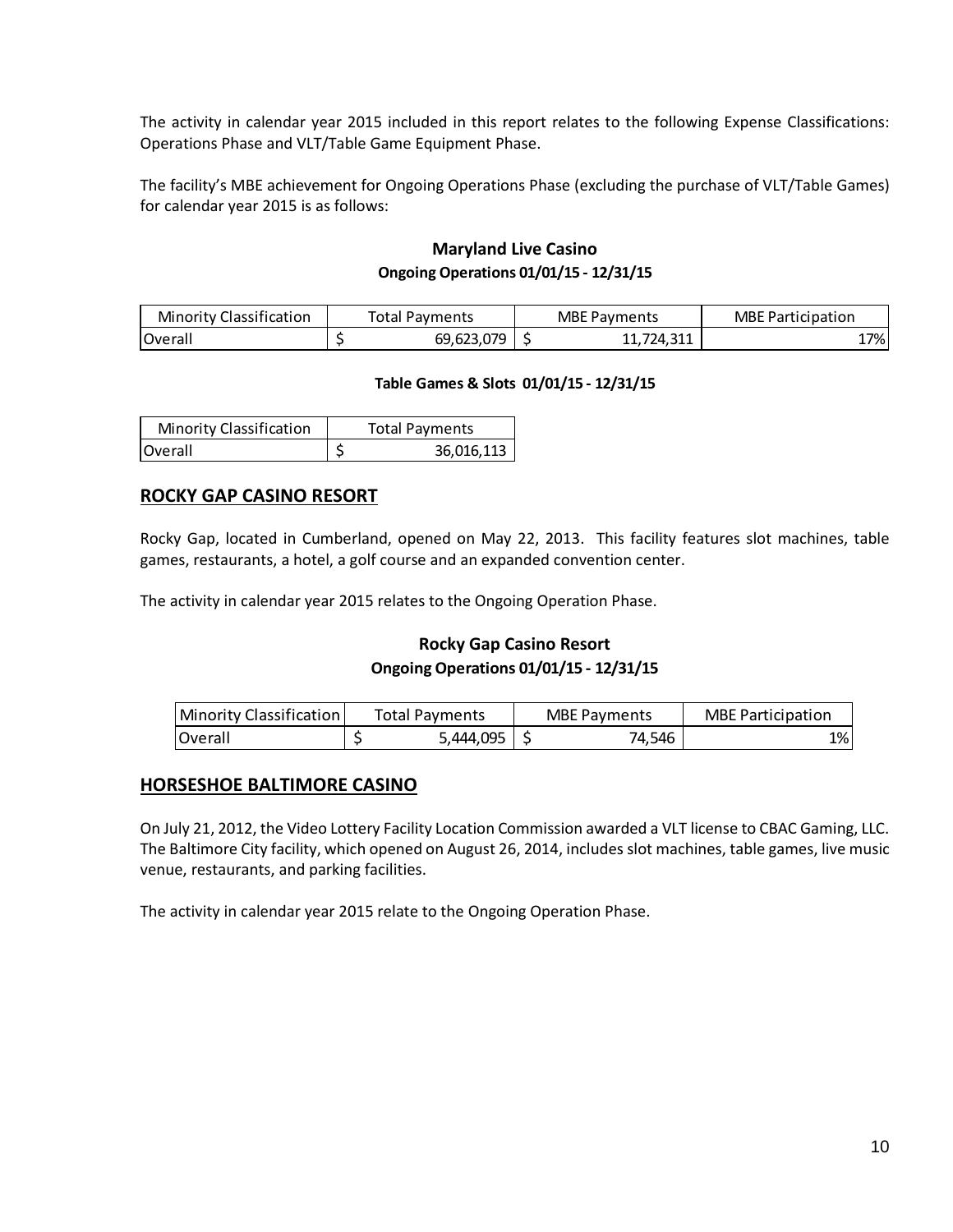## **Horseshoe Baltimore Casino Ongoing Operations 01/01/15 - 12/31/15**

| Minority Classification | Total Pavments |                   | <b>MBE Payments</b> | <b>MBE Participation</b> |
|-------------------------|----------------|-------------------|---------------------|--------------------------|
| <b>Overall</b>          |                | $29,547,962$   \$ | 2,706,827           | 9%                       |

#### **Table Games & Slots 01/01/15 - 12/31/15**

| Minority Classification | <b>Total Payments</b> |
|-------------------------|-----------------------|
| Overall                 | 7,680,632             |

#### **MGM NATIONAL HARBOR**

On December 23, 2013, the Video Lottery Facility Location Commission awarded a VLT license to MGM National Harbor, LLC (MGM). The facility, located in Prince George's County, includes slot machines, table games, hotel, restaurants, retail, and entertainment venues.

The activity in 2015 is related to the following Expense Classifications: A&E Phase, Development Phase (reported with Construction Phase), and Construction Phase.

#### **MGM National Harbor**

#### **Architectural & Engineering 01/01/15 - 12/31/15**

| Minority Classification | <b>Total Pavments</b> | MBE Pavments | <b>MBE Participation Goal</b> | <b>MBE Participation</b> |
|-------------------------|-----------------------|--------------|-------------------------------|--------------------------|
| Overall                 | \$26,706,675          | \$6,297,984  | 19%                           | 24%I                     |
| African American        |                       | \$1,684,396  | 6%                            | 6%l                      |
| Hispanic-American       |                       | \$2,318,740  | 2%                            | 9%I                      |
| Women                   |                       | \$753,896    | 9%                            | 3%                       |

#### **Construction Related 01/01/15 -12/31/15**

| Minority Classification | <b>Total Pavments</b> | <b>MBE Payments</b> | MBE Participation Goal | <b>MBE Participation</b> |
|-------------------------|-----------------------|---------------------|------------------------|--------------------------|
| Overall                 | \$317.597.843         | \$81,959,720        | 26%                    | 26%                      |
| African American        |                       | \$23,450,107        | 7%                     | 7%I                      |
| <b>Asian-American</b>   |                       | \$1,376,625         | 4%                     | 0.43%                    |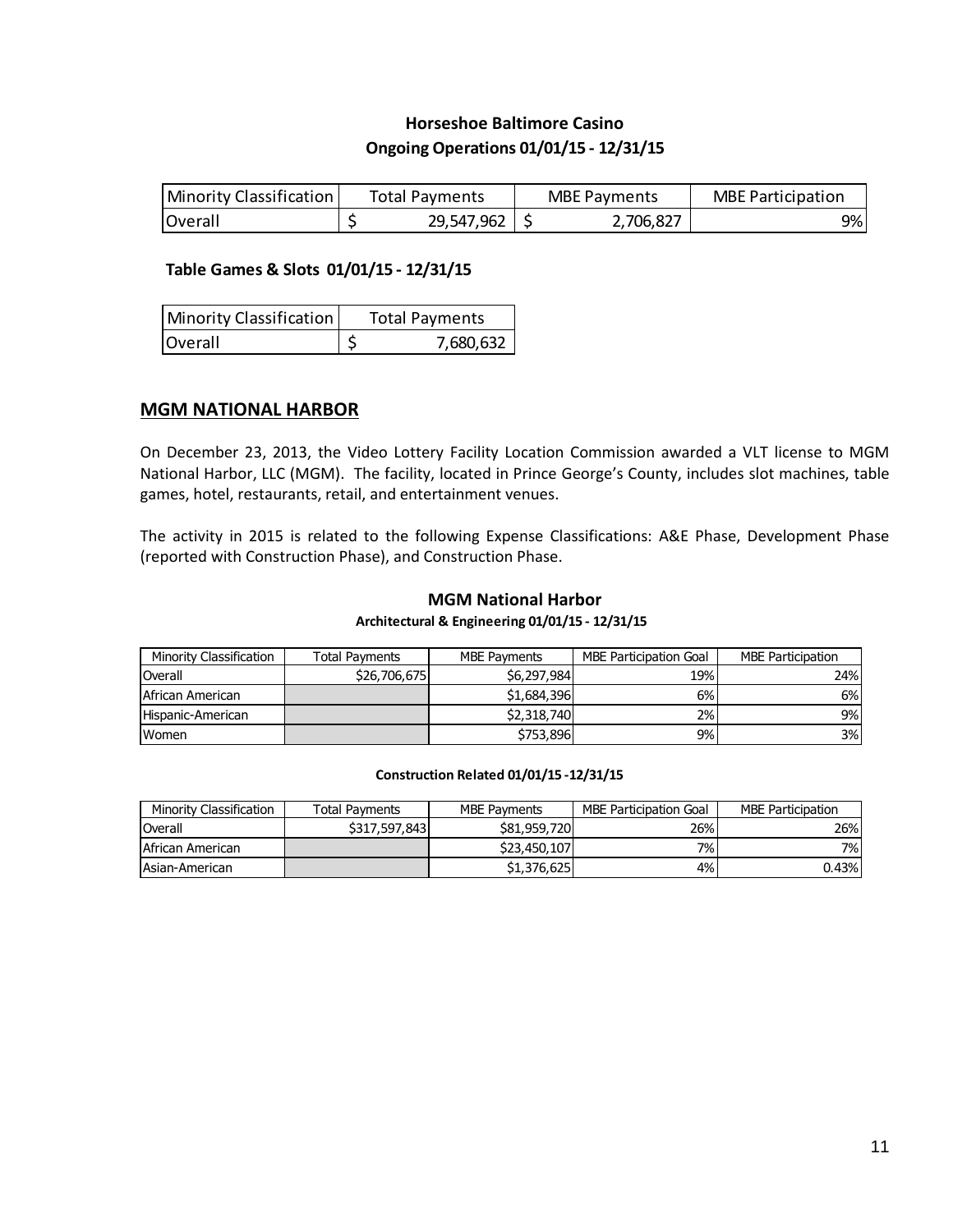## **Exhibit A**

#### **EXPENSE CLASSIFICATIONS**

#### **Development Phase**

*All expenses related to the casino development paid prior to the Architectural/Engineering and Construction Phases including, without limitation, the following:*

- Obtain planning approvals, environmental approvals and other governmental approvals
- Engage consulting services relating to new project (e.g., attorney's fees, accounting firms, title firms, etc.)
- Select architecture and engineering firm.
- Select construction manager or prime contractor.
- Consultants engaged for purposes of responding to the Request for Proposals for the VLT license
- Obtain Insurance bonding

NOTE: For review and evaluation of MBE participation, this Phase is reported with the Construction Phase.

#### **Architecture and Engineering (A&E) Phase**

*All work performed by the architect's team (including all sub-consultants) during design, construction and close-out, including, without limitation, the following:*

- Pre-design phase
- Schematic Design phase (includes conceptual site plans, preliminary building plans, sections, elevations and/or other drawings).
- Design Development phase (includes further development of the floor plans, sections, elevations, typical construction details, and equipment layouts and development of specifications for major building materials and systems).
- Construction Documentation phase (includes floor plans, enlarged plans, wall sections, ceiling plans, power/communication plans, finish plans, elevations, details and written specifications to further establish the quality levels of materials and systems required for the project).
- Oversight during construction phase and close-out
- **•** Commissioning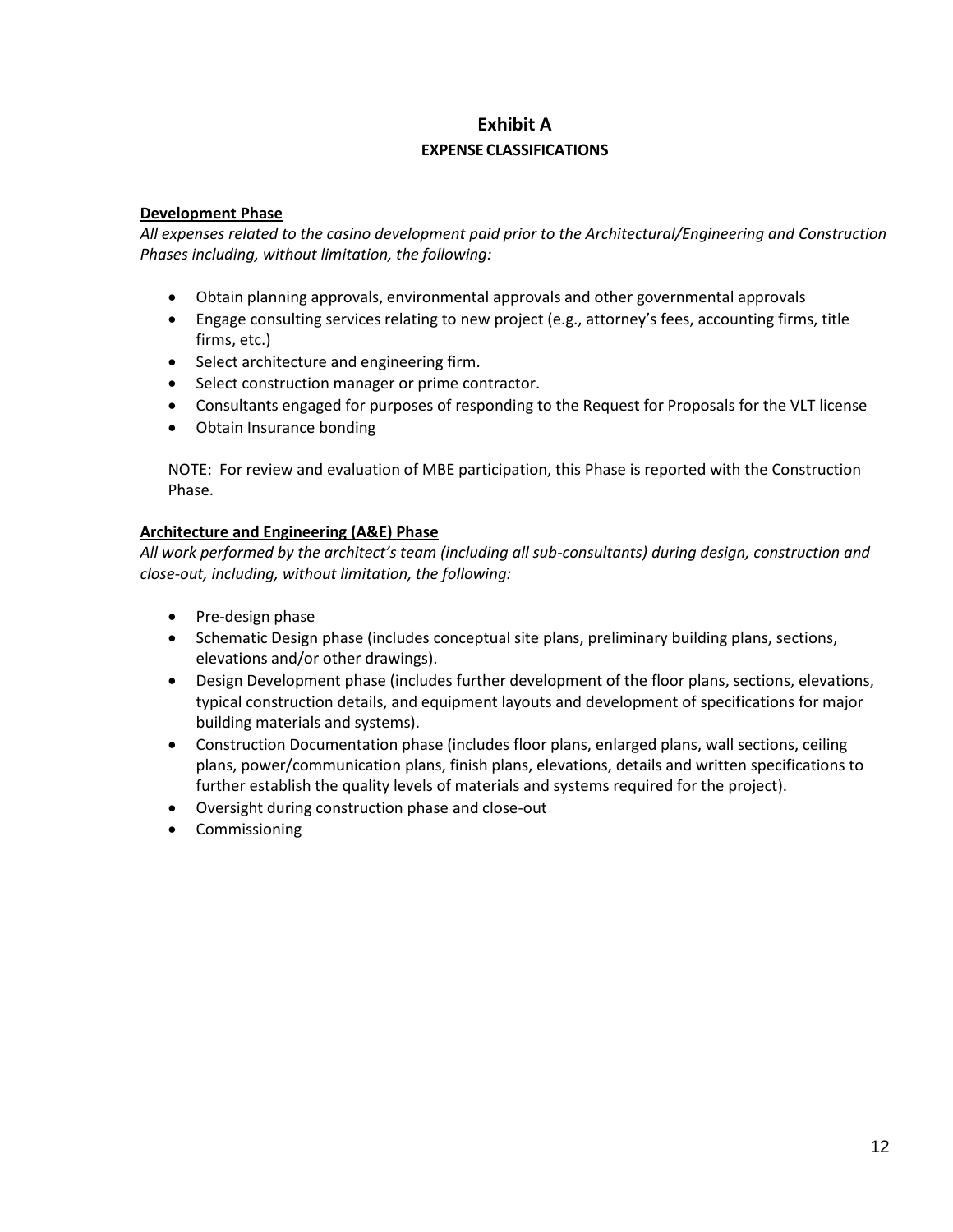#### **Construction Phase**

*All work performed by the owner, construction manager, prime contractor and their subcontractors for the construction of the new casino facility and close-out, including, without limitation, the following:*

- Solicit and review construction bids
- Construct new building structures and installation of building systems and major equipment, site preparation, utilities, and related outside construction, and installation of major equipment such as electrical, mechanical, fire detection, plumbing, security, and audio visual.
- Install of interior/exterior signage.
- Perform landscaping services.
- Obtain building and other permits as required.
- Manage change orders.
- Negotiate certificates of substantial completion.
- Manage construction close out.

#### **Pre-Opening Operation Phase**

*All operations expenses paid prior to opening date including, without limitation, the following:*

- Initiate marketing for new facility
- Food and beverages
- Conduct open house for community participants, press, etc.
- Supplies (e.g., janitorial, office)
- Computer equipment and software
- Transportation Vehicle
- Uniforms
- Furniture, Fixtures and Equipment (excluding VLT Machines and table games equipment)
- Cashiering and count room equipment
- Smallwares and Equipment

NOTE: For review and evaluation of MBE participation, this Phase is reported with the Construction Phase.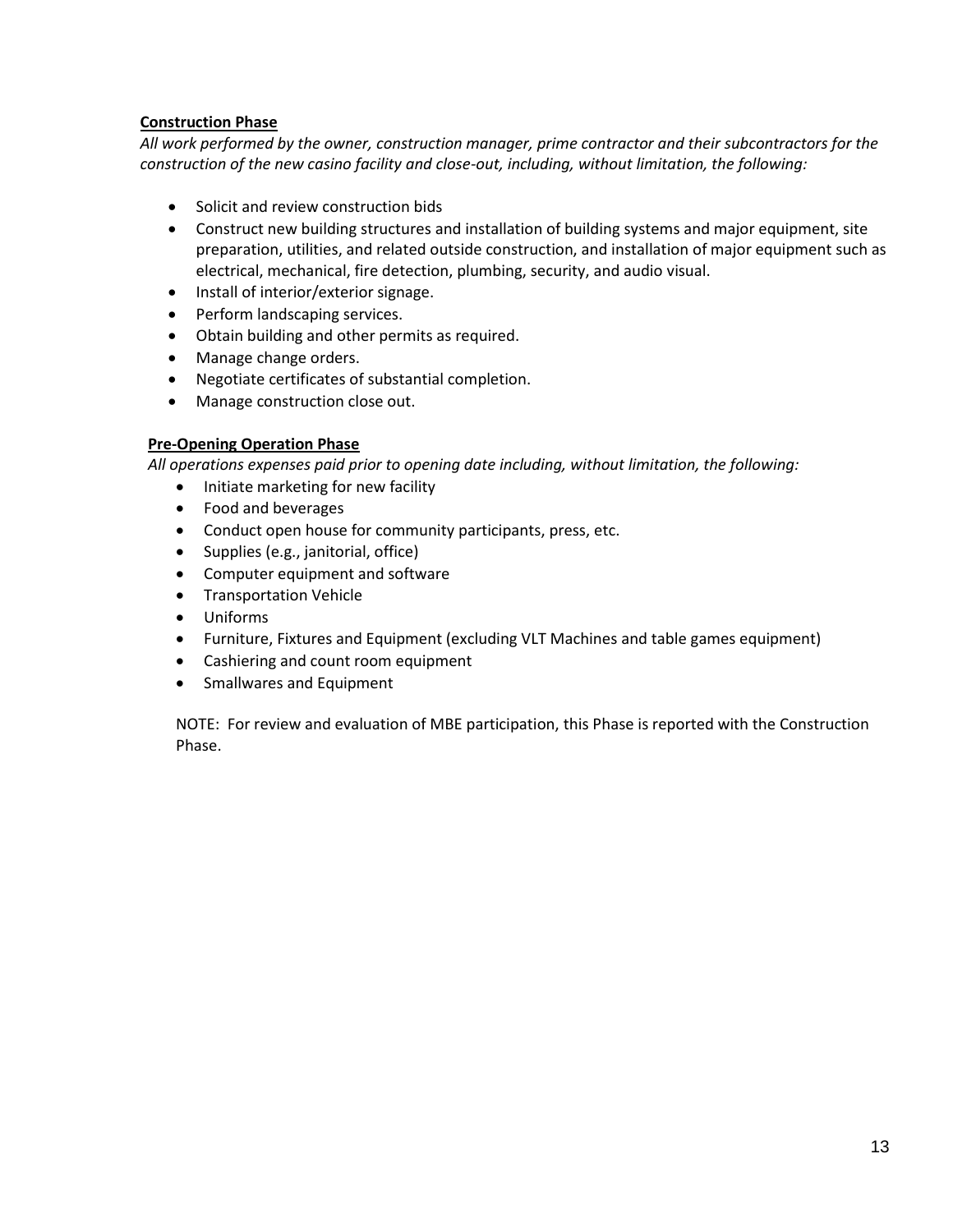#### **On-Going Operations Phase**

*Operations expenses paid from opening date. Examples of these expenses include the following:*

- Marketing and public relation events
- Pest Control
- Janitorial Services
- Maintenance of the facility and its systems (e.g., electrical, mechanical, HVAC, computer, communications, A/V, security)
- Renovations
- Supplies (e.g., office/janitorial)
- Ongoing replacement/maintenance of VLT/table game equipment
- Ongoing consulting services related to Casino operations (e.g., IT, attorneys, accountants, security)
- Services or supplies related to food service and retail operations controlled by licensee (not through lease agreements).
- Uniforms

## **Video Lottery Terminal (VLT)/Table Game Equipment Phase**

*Expenses paid related specifically to the purchase of VLT and table game equipment. Examples of these expenses include the following:*

- Purchase of Video Lottery Terminal Machines
- Purchase of Table Games and equipment
- Transport gaming equipment to Casino facility
- Maintenance and Service of gaming equipment
- Warehouse and storage of gaming equipment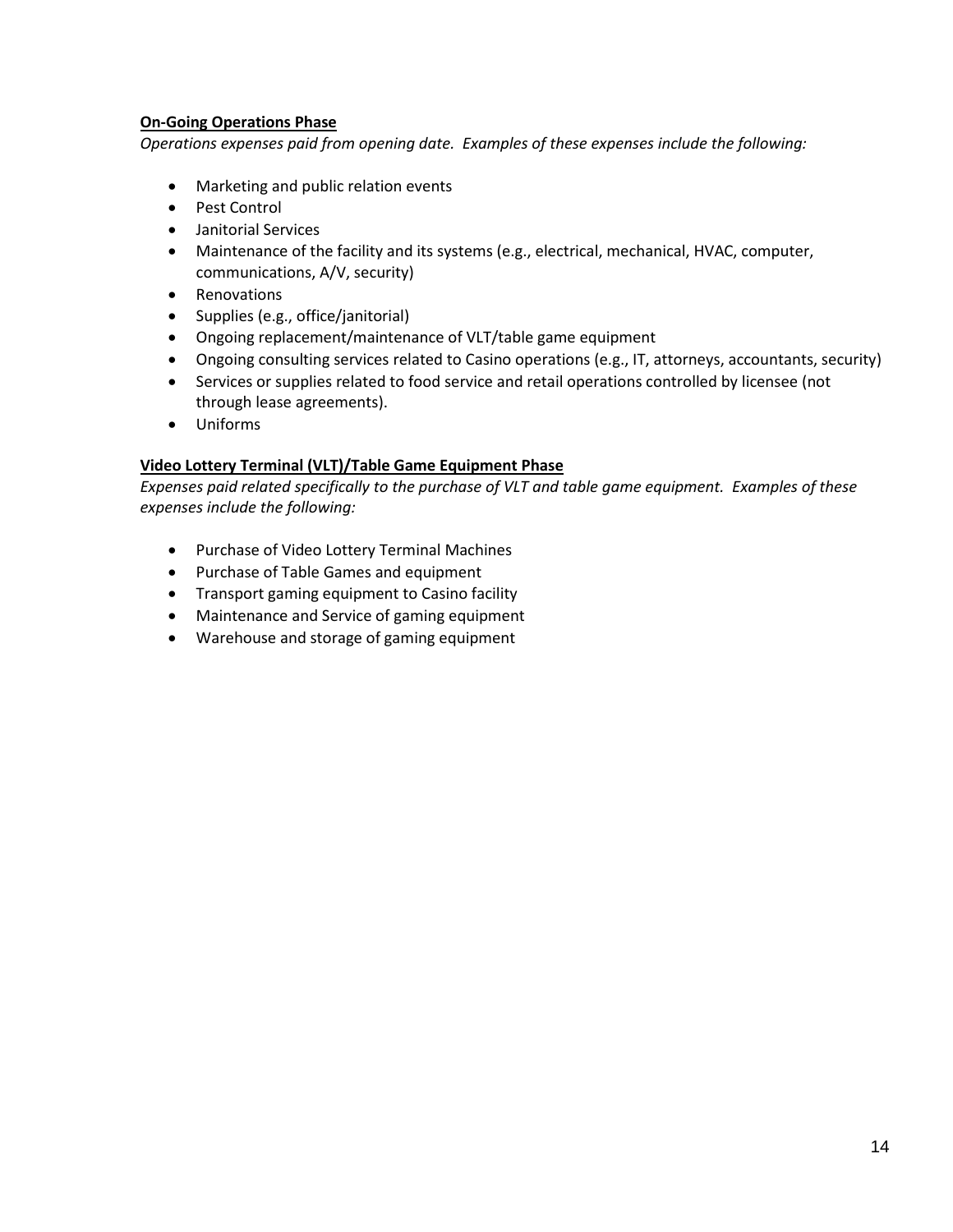## **Exhibit B (as of 9/5/14)**

| <b>Exclusions</b>                                                                                                 | <b>Description</b>                                                                                                                                                                                                                                                                                                                                                                                                                                                               |
|-------------------------------------------------------------------------------------------------------------------|----------------------------------------------------------------------------------------------------------------------------------------------------------------------------------------------------------------------------------------------------------------------------------------------------------------------------------------------------------------------------------------------------------------------------------------------------------------------------------|
| Federal/State/Local Payments                                                                                      | This exemption includes all payments made to governmental<br>entities including taxes, VLT license fees, alcohol permit and<br>fees, etc.                                                                                                                                                                                                                                                                                                                                        |
| Public Utilities (Ground, Water, Sewage,<br>Electricity, Telephone (Local and Long<br>Distance), and Natural Gas) | This exemption includes utility expenses paid to regulated<br>utilities such as electricity, natural gas and metered water. It<br>includes energy choice electric and gas vendors. It includes local<br>and long distance carriers. It does not include other utility-type<br>expenses such as purchase of propane gas, cable, cell phone<br>services, television, and internet services. These other<br>expenses are not excluded costs and are subject to MBE<br>requirements. |
| Licensee only - Employee Wages, Benefits,<br><b>Expense Reimbursement</b>                                         | This exemption includes all expenses paid for core payroll<br>benefits such as salaries, insurance (e.g., health, workers'<br>compensation, life), retirement plans and profit-sharing plans<br>for employees. It also includes all reimbursements made<br>directly to employees. All other employee-related costs paid to<br>third parties (e.g. relocation costs, training and travel) are not<br>excluded costs and are subject to MBE requirements.                          |
| Professional Association and Union Fees                                                                           | This exemption includes all membership fees paid by the<br>licensee for professional associations. It includes both<br>association fees and union dues for the licensee and its<br>employees.                                                                                                                                                                                                                                                                                    |
| Banking Services (Loan Fees, Principal and<br>Interest)                                                           | This exemption only includes fees for loan servicing including<br>interest. Other banking fees such as credit card, general<br>banking, ATM, and cash handling are not excluded costs and are<br>subject to MBE requirements.                                                                                                                                                                                                                                                    |
| Individual Engagement Fees for Talent and<br><b>Professional Sport Figures</b>                                    | For purposes of this exemption, talent includes musicians,<br>bands, and all types of artists of any medium.                                                                                                                                                                                                                                                                                                                                                                     |
| Professional Sport Teams - Sponsorships and<br><b>Membership Fees</b>                                             | This exemption includes advertisement, seats to events, and<br>other sponsorship-type activities as long as payment is made<br>directly to the professional sport team or stadium/sport facility<br>owner (e.g. Maryland Stadium Authority).                                                                                                                                                                                                                                     |
| <b>Brand Licensing Fees</b>                                                                                       | This exemption includes licensing fee for brands and other<br>intellectual property rights such as music streaming fees.                                                                                                                                                                                                                                                                                                                                                         |
| <b>Charitable and Non-Profit Donations</b>                                                                        | This exemption includes payments made to charitable and non-<br>profit entities.                                                                                                                                                                                                                                                                                                                                                                                                 |